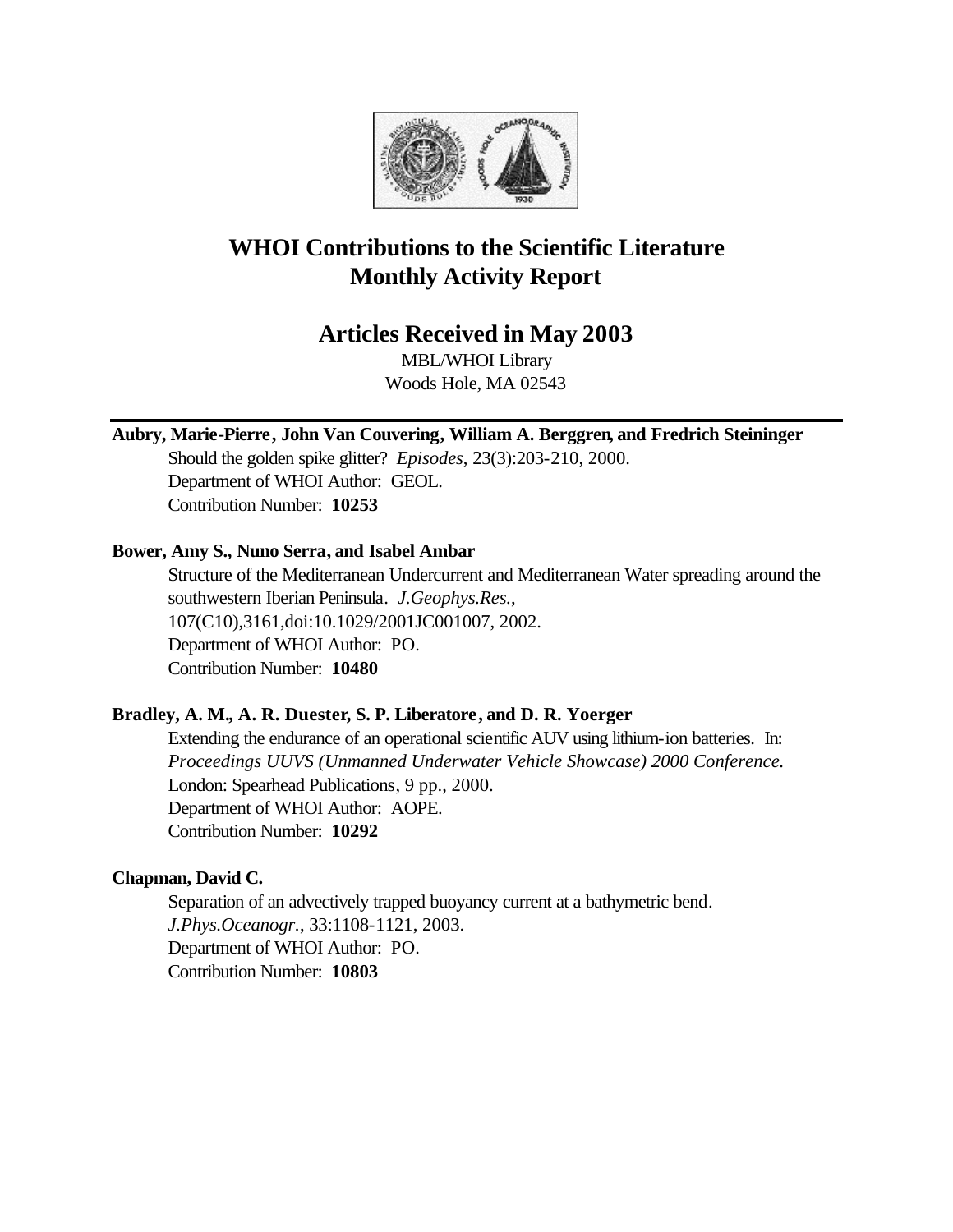#### **Cho, Yang-Ki, Robert C. Beardsley, and Vitalii A. Sheremet**

On the cause of Scotian shelf water crossovers. *Geophys.Res.Lett.*, 29(24),2212,doi:10.1029/2002GL014968, 2002. Department of WHOI Author: PO.

#### **Chu, Dezhang, J. Michael Jech, and Andone Lavery**

Inference of geometrical and behavioural parameters of individual fish from echo-trace-analysis. *Deep-Sea Res.I*, 50:515-527, 2003. Department of WHOI Author: AOPE. Contribution Number: **10708**

#### **Clift, Peter, Jian Lin, and Udo Barckhausen**

Evidence of low flexural rigidity and low viscosity lower continental crust during continental break-up in the South China Sea. *Mar.Pet.Geol.*, 19:951-970, 2002. Department of WHOI Author: GEOL. Contribution Number: **10814**

#### **Clift, Peter D., Amy E. Draut, Robyn Hannigan, Graham Layne, and Jerzy Blusztajn**

Trace elements and Pb isotopic constraints on the provenance of the Rosroe and Derryveeny formations, South Mayo, Ireland. *Trans.R.Soc.Edinb., Earth Sci.*, 93:101-110, 2003. Department of WHOI Author: GEOL. Contribution Number: **10819**

#### **Clift, Peter D., Andrew Carter, Michael Krol, and Eric Kirby**

Constraints on India-Eurasia collision in the Arabian Sea region taken from the Indus group, Ladakh Himalaya, India. In: *Tectonic and Climatic Evolution of the Arabian Sea Region. P.D. Clift, D. Kroon, C. Gaedicke, and J. Craig, eds.* London: The Geological Society, :97- 116, 2002. Department of WHOI Author: GEOL.

Contribution Number: **10630**

#### **Doherty, K. W., C. D. Taylor, and O. C. Zafiriou**

Design of a multi-purpose titanium bottle for uncontaminated sampling of carbon monoxide and potentially of analytes. *Deep-Sea Res.I*, 50:449-455, 2003. Department of WHOI Author: AOPE. BIO. Contribution Number: **10465**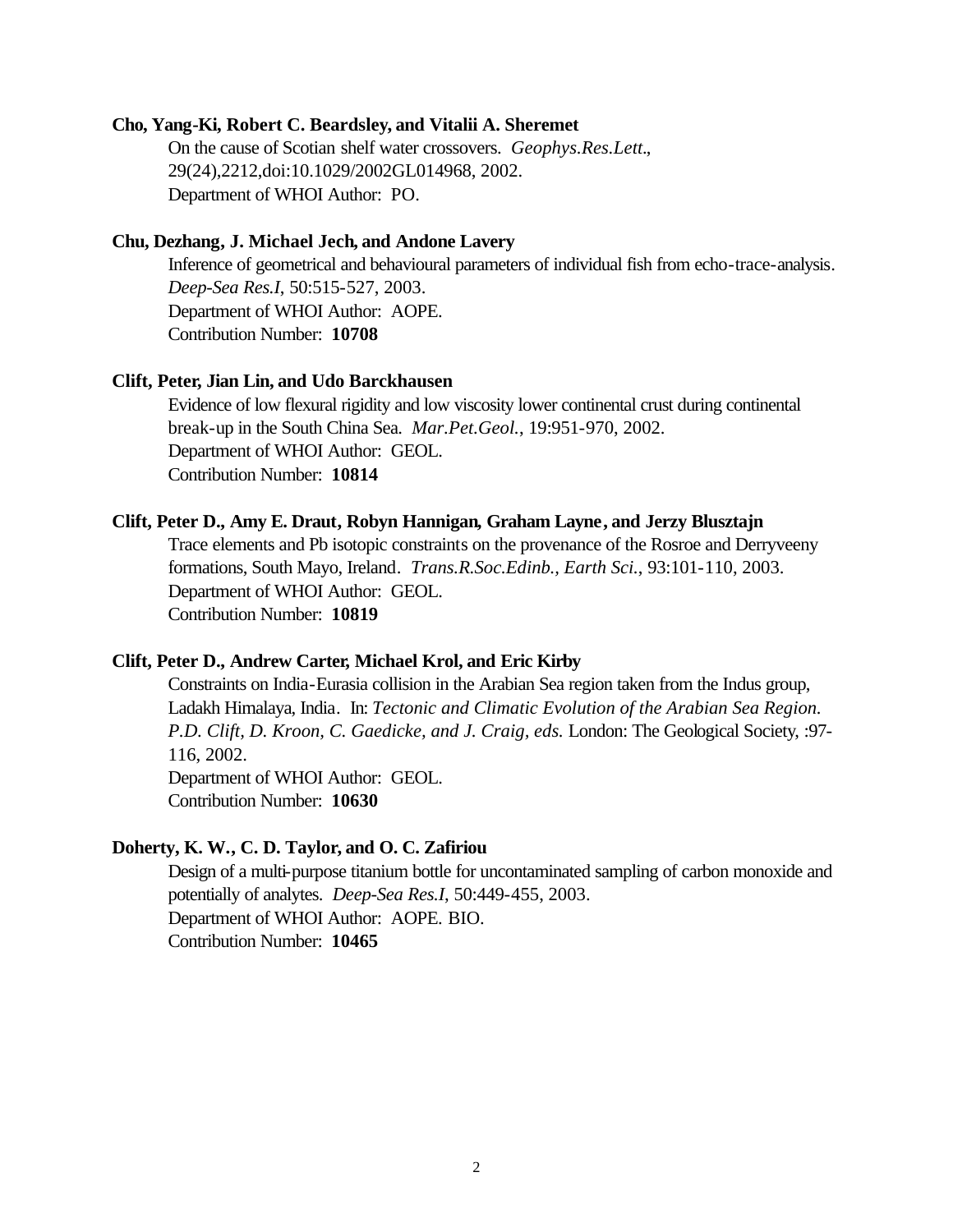#### **Duda, Timothy F., and Chris R. Rehmann**

Systematic microstructure variability in double-diffusively stable coastal waters of nonuniform density gradient. *J.Geophys.Res.*, 107(C10),3144,doi:10.1029/2001JC000844, 2002. Department of WHOI Author: AOPE. Contribution Number: **10515**

#### **Edwards, Katrina J., Wolfgang Bach, and Daniel R. Rogers**

Geomicrobiology of the ocean crust: A role for chemoautotrophic Fe-bacteria. *Biol.Bull.*, 204:180-185, 2003. Department of WHOI Author: MCG. Contribution Number: **10876**

#### **Elder, Robert L., Brent G. Huntington, and George T. Kotula**

State-of-the-art telemetry upgrade for the ROV Jason. In: *Oceanology International 2002, London, March 5-8, 2002*, 10 pp., 2002. Department of WHOI Author: AOPE. Contribution Number: **10613**

#### **Foote, Kenneth G.**

Pilot census of marine life in the Gulf of Maine: contributions of technology. *Oceanol.Acta*, 25:213-218, 2003. Department of WHOI Author: AOPE. Contribution Number: **10681**

#### **Freitag, Lee, Milica Stojanovic, Matthew Grund, and Sandipa Singh**

Acoustic communication for regional undersea observatories. In: *Oceanology International 2002, London, March 5-8, 2002*, 10 pp., 2002. Department of WHOI Author: AOPE.

#### **Frysinger, Glenn S., Richard B. Gaines, Li Xu, and Christopher M. Reddy**

Resolving the unresolved complex mixture in petroleum-contaminated sediments. *Environ.Sci.Technol.*, 37:1653-1662, 2003. Department of WHOI Author: MCG. Contribution Number: **10834**

#### **Gast, Rebecca J., David J. Beaudoin, and David A. Caron**

Isolation of symbiotically expressed genes from the dinoflagellate symbiont of the solitary radiolarian, Thalassicolla nucleata. *Biol.Bull.*, 204:210-214, 2003. Department of WHOI Author: BIO. Contribution Number: **10815**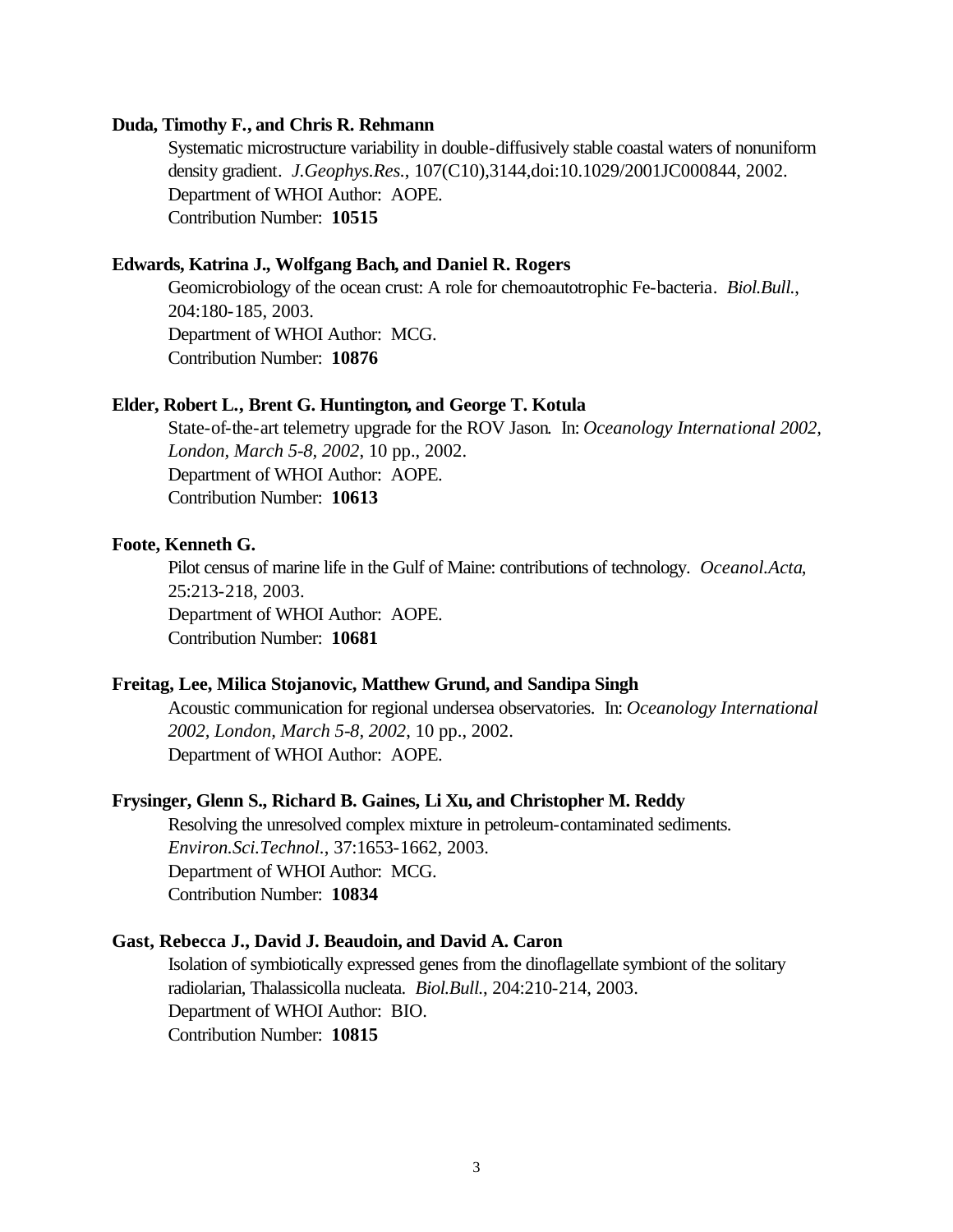#### **Greaves, Robert J., and Ralph A. Stephen**

The influence of large-scale seafloor slope and average bottom sound speed on low-grazingangle monostatic acoustic scattering. *J.Acoust.Soc.Am.*, 113(5):2548-2561, 2003. Department of WHOI Author: GEOL. Contribution Number: **10447**

#### **Gutierrez, B. T., Elazar Uchupi, N. W. Driscoll, and D. G. Aubrey**

Relative sea-level rise and the development of valley-fill and shallow-water sequences in Nantucket Sound, Massachusetts. *Mar.Geol.*, 193:295-314, 2003. Department of WHOI Author: GEOL. Contribution Number: **10796**

## **Howarth, Robert, Donald Anderson, James Cloern, Chris Elfring, Charles Hopkinson, Brian Lapointe, Tom Malone, Nancy Marcus, Karen McGlathery, Andrew Sharpley, and Dan Walker**

Nutrient pollution of coastal rivers, bays, and seas. *Issues Ecol.*, 7:2-15, 2000. Department of WHOI Author: BIO.

#### **Huang, Rui Xin, and Fei Fei Jin**

The asymmetric nature of the Equatorial Undercurrent in the Pacific and Atlantic. *J.Phys.Oceanogr.*, 33:1083-1094, 2003. Department of WHOI Author: PO. Contribution Number: **10560**

#### **Lentz, Steve, Kipp Shearman, Steve Anderson, Al Plueddemann, and Jim Edson**

Evolution of stratification over the New England shelf during the coastal mixing and optics study, August 1996 - June 1997. *J.Geophys.Res.*, 108(C1),3008,doi:10.1029/2001JC001121, 2003.

Department of WHOI Author: PO. AOPE. Contribution Number: **10524**

## **McElroy, Marguerite K., James B. Edson, Wade R. McGillis, Thomas Austin, and Michael J. Purcell**

System architecture and operational issues of ocean observatories as exemplified by the Martha's Vineyard Coastal Observatory: a cabled platform for long-term studies. In: *Underwater Intervention 2002 Conference Proceedings*, 8 pp., 2002. Department of WHOI Author: AOPE. Contribution Number: **10590**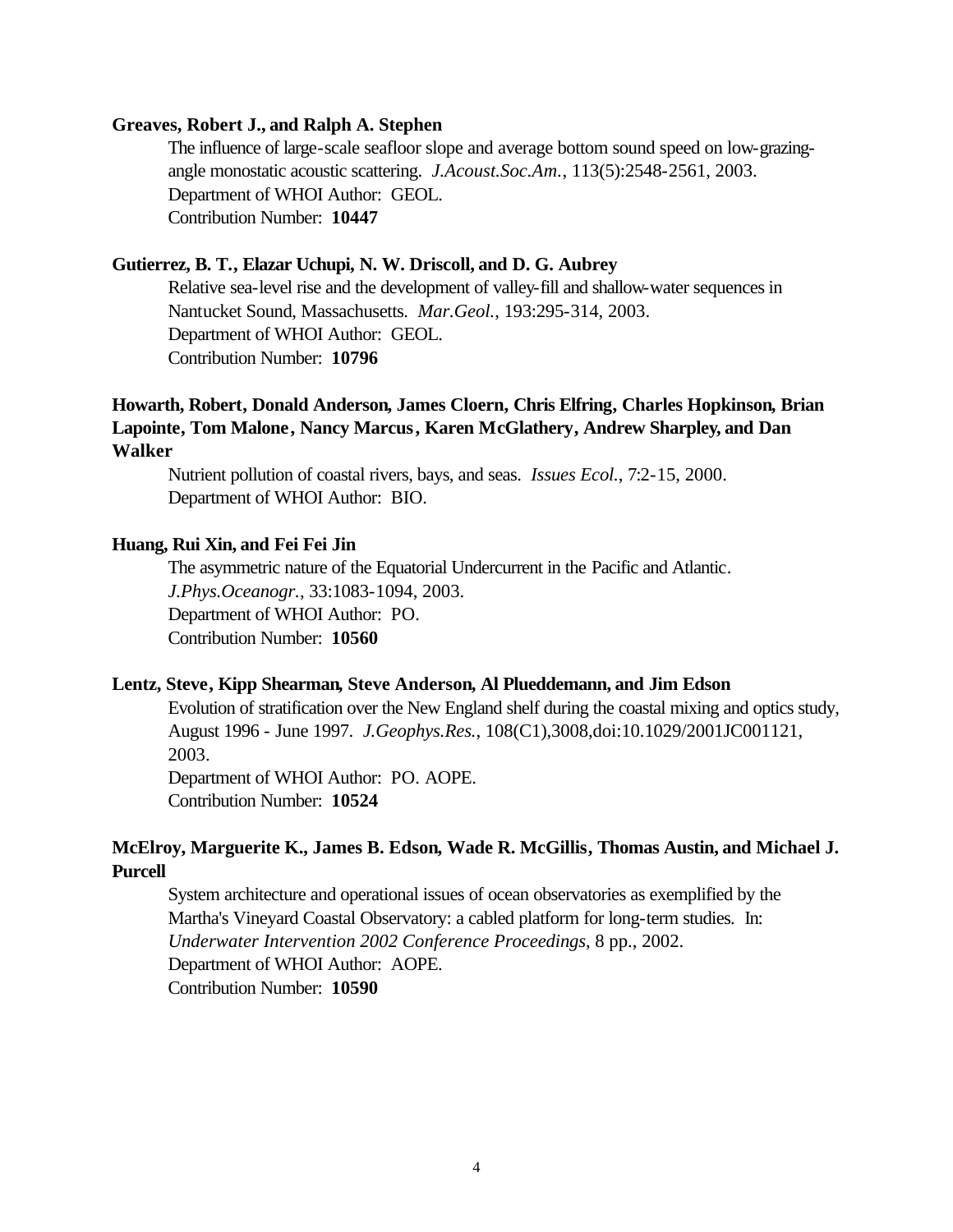#### **Raubenheimer, B.**

Observations and predictions of fluid velocities in the surf and swash zones. *J.Geophys.Res.*, 107(C11),3190,doi:10.1029/2001JC001264, 2002. Department of WHOI Author: AOPE. Contribution Number: **10582**

## **Ravizza, G., and B. Peucker-Ehrenbrink**

The marine  $187OS/188OS$  record of the eocene-oligocene transition: The interplay of weathering and glaciation. *Earth Planet.Sci.Lett.*, 210:151-165, 2003. Department of WHOI Author: MCG. GEOL. Contribution Number: **10884**

## **Reddy, Christopher M., Timothy I. Eglinton, Aubrey Hounshell, Helen K. White, Li Xu, Richard B. Gaines, and Glenn S. Frysinger**

Response to comment on "The West Falmouth oil spill after thirty years: The persistence of petroleum hydrocarbons in marsh sediments". *Environ.Sci.Technol.*, 37:2021, 2003. Department of WHOI Author: MCG.

#### **Richardson, P. L., and S. L. Garzoli**

Characteristics of intermediate water flow in the Benguela current as measured with RAFOS floats. *Deep-Sea Res.II*, 50:87-118, 2003. Department of WHOI Author: PO. Contribution Number: **10576**

## **Schmid, C., O. Boebel, W. Zenk, J. R. E. Lutjeharms, S. L. Garzoli, P. L. Richardson, and C. Barron**

Early evolution of an Agulhas Ring. *Deep-Sea Res.II*, 50:141-166, 2003. Department of WHOI Author: PO.

#### **Shank, Timothy M., and Joel W. Martin**

A new caridean shrimp of the family Alvinocarididae from thermal vents at Menez Gwen on the Mid-Atlantic Ridge. *Proc.Biol.Soc.Wash.*, 116(1):158-167, 2003. Department of WHOI Author: BIO. Contribution Number: **10700**

#### **Spall, Michael A.**

On the thermohaline circulation in flat bottom marginal seas. *J.Mar.Res.*, 61:1-25, 2003. Department of WHOI Author: PO. Contribution Number: **10808**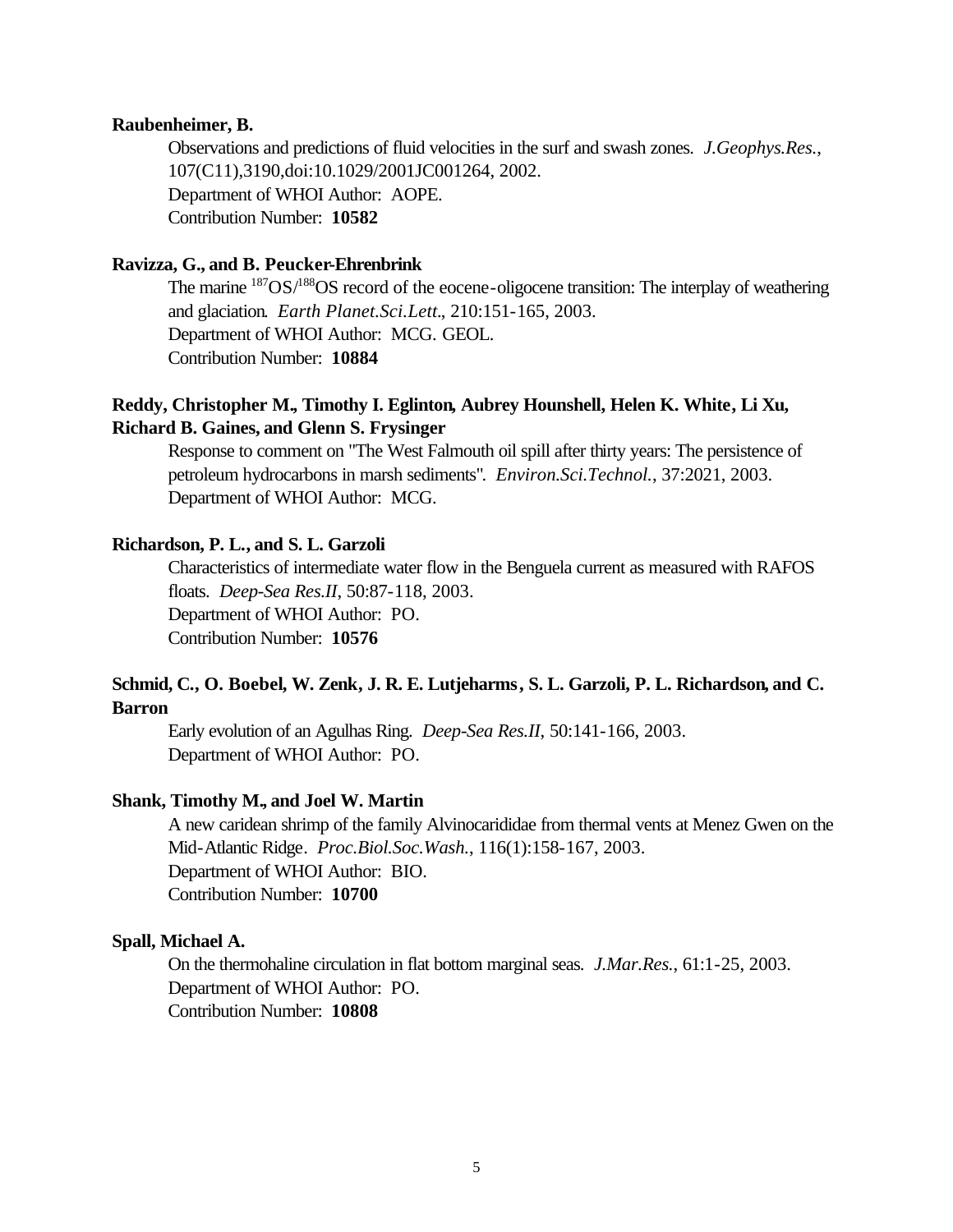#### **St. Laurent, L. C., H. L. Simmons, and S. R. Jayne**

Estimating tidally driven mixing in the deep ocean. *Geophys.Res.Lett.*, 29(23),2106,doi:10.1029/2002GL015633, 2002. Department of WHOI Author: PO. Contribution Number: **10752**

## **Stojanovic, Gordana, Radosav Palic, Carly H. Tarr, Christopher M. Reddy, and Olivera Marinkovic**

*n*-alkanes and fatty acids of *Hypericum perforatum*, *Hypericum maculatum* and *Hypericum olympicum*. *Biochem.Syst.Ecol.*, 31:223-226, 2003. Department of WHOI Author: MCG. Contribution Number: **10627**

#### **Swift, Stephen A., and Amy S. Bower**

Formation and circulation of dense water in the Persian/Arabian Gulf. *J.Geophys.Res.*, 108(C1),3004,doi:10.1029/2002JC001360, 2003. Department of WHOI Author: GEOL. PO. Contribution Number: **10625**

#### **Treguier, A. M., N. G. Hogg, M. Maltrud, K. Speer, and V. Thierry**

The origin of deep zonal flows in the Brazil Basin. *J.Phys.Oceanogr.*, 33:580-599, 2003. Department of WHOI Author: PO. Contribution Number: **10595**

#### **Trowbridge, John, and Steve Elgar**

Spatial scales of stress-carrying nearshore turbulence. *J.Phys.Oceanogr.*, 33:1122-1128, 2003.

Department of WHOI Author: AOPE. Contribution Number: **10558**

#### **Wahr, John M., Steven R. Jayne , and Frank O. Bryan**

A method of inferring changes in deep ocean currents from satellite measurements of timevariable gravity. *J.Geophys.Res.*, 107(C12),3218,doi:10.1029/2001JC001274, 2002. Department of WHOI Author: PO. Contribution Number: **10741**

#### **Warren, Bruce A., and Gregory C. Johnson**

The overflows across the Ninetyeast Ridge. *Deep-Sea Res.II*, 49:1423-1439, 2002. Department of WHOI Author: PO. Contribution Number: **10316**